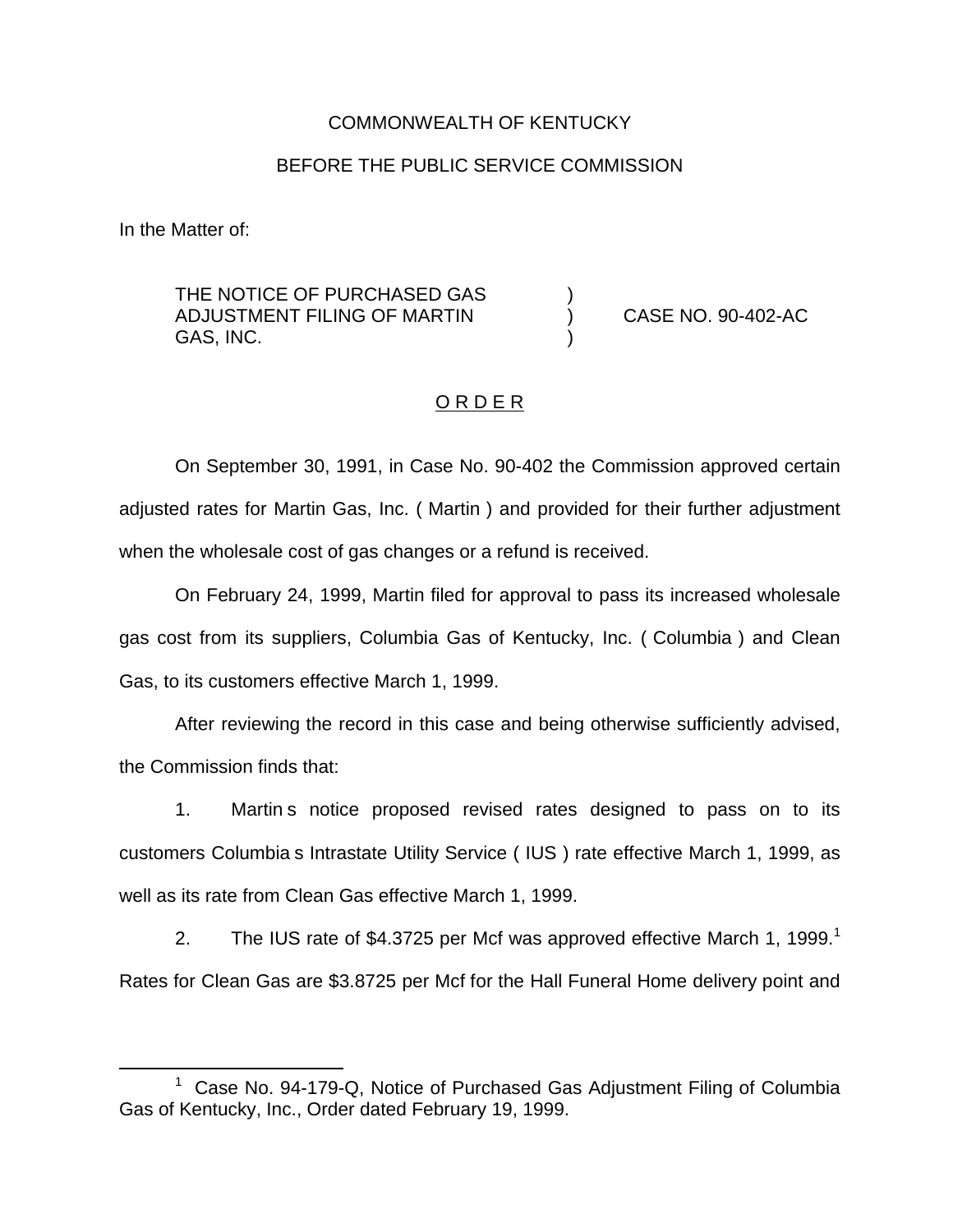\$3.3725 per Mcf for the Wright s Lumber delivery point. This decrease in supplier rates results in a 1.46 cent per Mcf decrease for Martin.

3. The rate adjustment in the Appendix to this Order is fair, just, and reasonable, in the public interest, and should be effective with gas supplied on and after March 1, 1999.

IT IS THEREFORE ORDERED that:

1. The rates in the Appendix to this Order are fair, just, and reasonable and are approved effective for gas supplied on and after March 1, 1999.

2. Within 30 days of the date of this Order, Martin shall file with this Commission its revised tariffs setting out the rates authorized in this Order.

Done at Frankfort, Kentucky, this 12<sup>th</sup> day of March, 1999.

By the Commission

ATTEST:

Executive Director

\_\_\_\_\_\_\_\_\_\_\_\_\_\_\_\_\_\_\_\_\_\_